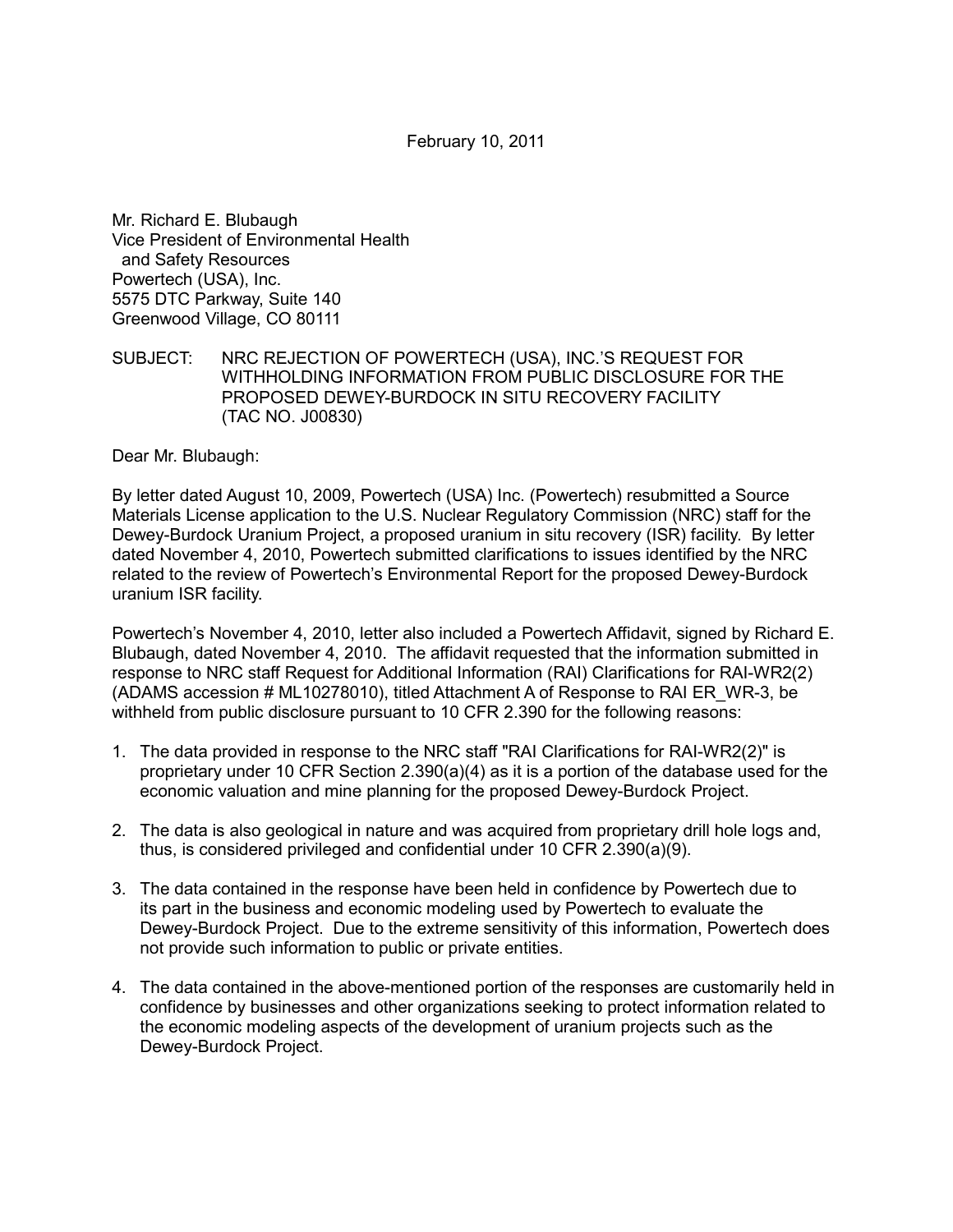## R. Blubaugh 2

- 5. The data contained in the above-mentioned response are being transmitted to the NRC staff in confidence. Indeed, any such data shown to NRC staff were only revealed in a non-public context.
- 6. The data regarding the Fuson Isopach listed in Powertech's response to "RAI Clarifications for RAI-WR2 (2)" are not available in any public sources.
- 7. Release of the data and information contained in the above mentioned response to "RAI Clarifications for RAI-WR2 (2)" may cause substantial harm to Powertech and its shareholders should competitors and/or opponents of the proposed Dewey-Burdock Project attempt to reinterpret and publish the data for the purpose of negatively affecting the licensing and permitting or economic valuation of the proposed Dewey-Burdock Project.

Section  $2.390(b)(1)(iii)$  of 10 CFR Part 2 of the Commission's regulations requires that each supporting affidavit contain a full statement of the reasons on the basis of which it is claimed that the information should be withheld from public disclosure. The section further requires the statement to "address with specificity" the considerations listed in 10 CFR 2.390(a)(4).

Upon review of the affidavit, and the material requested to be withheld from public disclosure, in light of the aforementioned paragraphs of the regulations, NRC staff has determined the affidavit fails to adequately support that request. NRC staff evaluated Powertech's request under 10 CFR 2.390(a)(9). 10 CFR 2.390(a)(9) provides an exception to public disclosure for geological and geophysical information and data, including maps, concerning wells. Powertech bases their withholding request under 10 CFR 2.390(a) for drill hole data. NRC staff has determined that this type of information (drill hole locations and depths) is not the type of information addressed by 10 CFR 2.390(a)(9). See *Black Hills Alliance v. U.S. Forest Service*, 603 F. Supp. 117, 122 (D.S.D. 1984) (holding that Exemption 9 in the Freedom of Information Act applies only to "well information of a technical or scientific nature," and not to general mineral exploration data, such as the location, depth, or number of exploration drill holes). Therefore, the drill hole data does not qualify for the exception specified in 10 CFR 2.390(a)(9).

NRC staff also evaluated Powertech's claim under 10 CFR 2.390(b)(4)(ii) that the data requested to be withheld are of a type customarily held in confidence by its owner. NRC staff has reviewed other applications for projects similar to Dewey-Burdock and has not found this to be the case. NRC staff has determined that this type of data submitted by other applicants with similar projects has not been held in confidence by those applicants. In addition, NRC staff notes that there are a substantial amount of similar data from Powertech itself that are already publicly available. For example, Powertech's application dated August 10, 2009, contains information on over 5800 exploratory boreholes including locations and isopachs that can be used to derive data similar to the data sought to be withheld from public disclosure in Powertech's November 4, 2010, affidavit.

Lastly, NRC staff evaluated Powertech's claim that the release of the data requested to be withheld may cause substantial harm. However, the document provides no details that might be examined under 10 CFR  $2.390(b)(4)(v)$  such as the extent of economic harm, examples of specifically how this harm could materialize, or how the data sought to be withheld from public disclosure is unique from the substantial amount of similar Powertech data related to the Dewey-Burdock Project already publicly available to competitors and opponents via the internet and various public libraries. More importantly, however, is the requirement under 10 CFR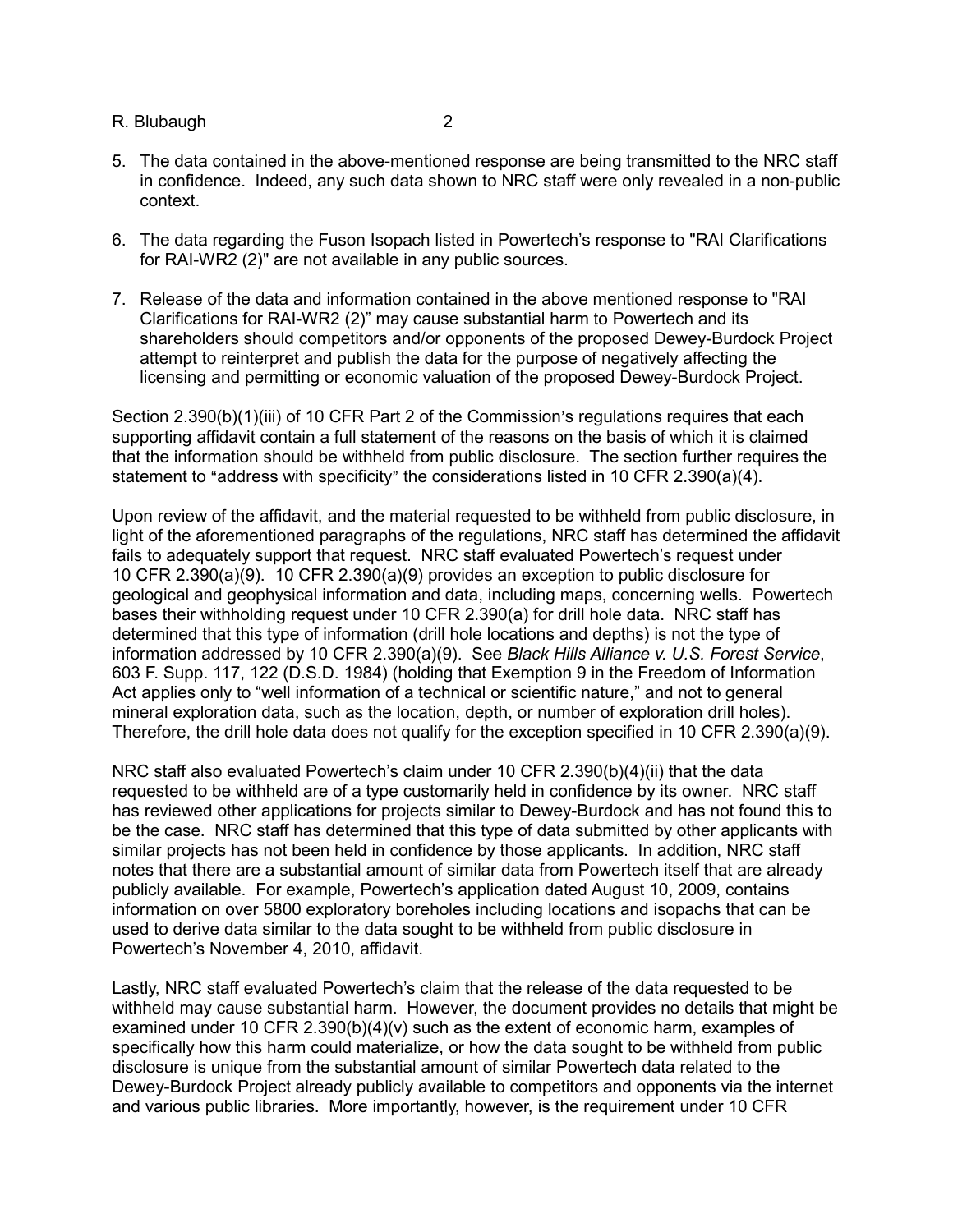## R. Blubaugh 3

 $2.390(b)(4)(v)$  to address whether that public disclosure of the data requested to be withheld is *likely* to cause substantial harm, not just that the potential for substantial harm exists. Powertech only claims that release of the data *may* cause the harm that it asserts. We have reviewed your request and all of the supporting information in accordance with the requirements of 10 CFR 2.390 and have concluded that you have not provided sufficient justification for us to determine that the information sought to be withheld from public disclosure contains proprietary, or confidential commercial information.

Accordingly, we have concluded that the information sought to be withheld from public disclosure does not meet the requirements of 10 CFR 2.390. Therefore, your request to withhold the information submitted in response to NRC staff RAI Clarifications for RAI-WR2(2), titled Attachment A of Response to RAI ER\_WR-3, as described in your November 4, 2010 letter, from public disclosure is denied.

The staff cannot return any portion of the document in question because the NRC needs to retain the information in the document to make licensing decisions for your August 10, 2009 Source Materials License Application as stated above. In accordance with 10 CFR 2.390(c), the information sought to be withheld will be placed in the Commission's Public Document Room 30 days after your receipt of this letter.

In accordance with 10 CFR 2.390 of the NRC's "Rules of Practice for Domestic Licensing Proceedings and Issuance of Orders," a copy of this letter will be available electronically for public inspection in the NRC Public Document Room or from the Publicly Available Records component of NRC's Agencywide Documents Access and Management System (ADAMS). ADAMS is accessible from the NRC Web site at http://www.nrc.gov/reading-rm/adams.html.

Sincerely,

## *<i><u> /RA/*  $\sim$  /RA/  $\sim$ </u>

 Ronald A. Burrows, Project Manager Uranium Recovery Licensing Branch Decommissioning and Uranium Recovery Licensing Directorate Division of Waste Management and Environmental Protection Office of Federal and State Materials and Environmental Management Programs

Docket No. 40-9075

cc: Amy Thurkill, Powertech (USA) John Mays, Powertech (USA) Bob Townsend, SD DENR Mike Cepak, SD DENR Marian Atkins, BLM Mike McNeil, FS Lynn Kolund, FS Valois Shea, US EPA, Region 8